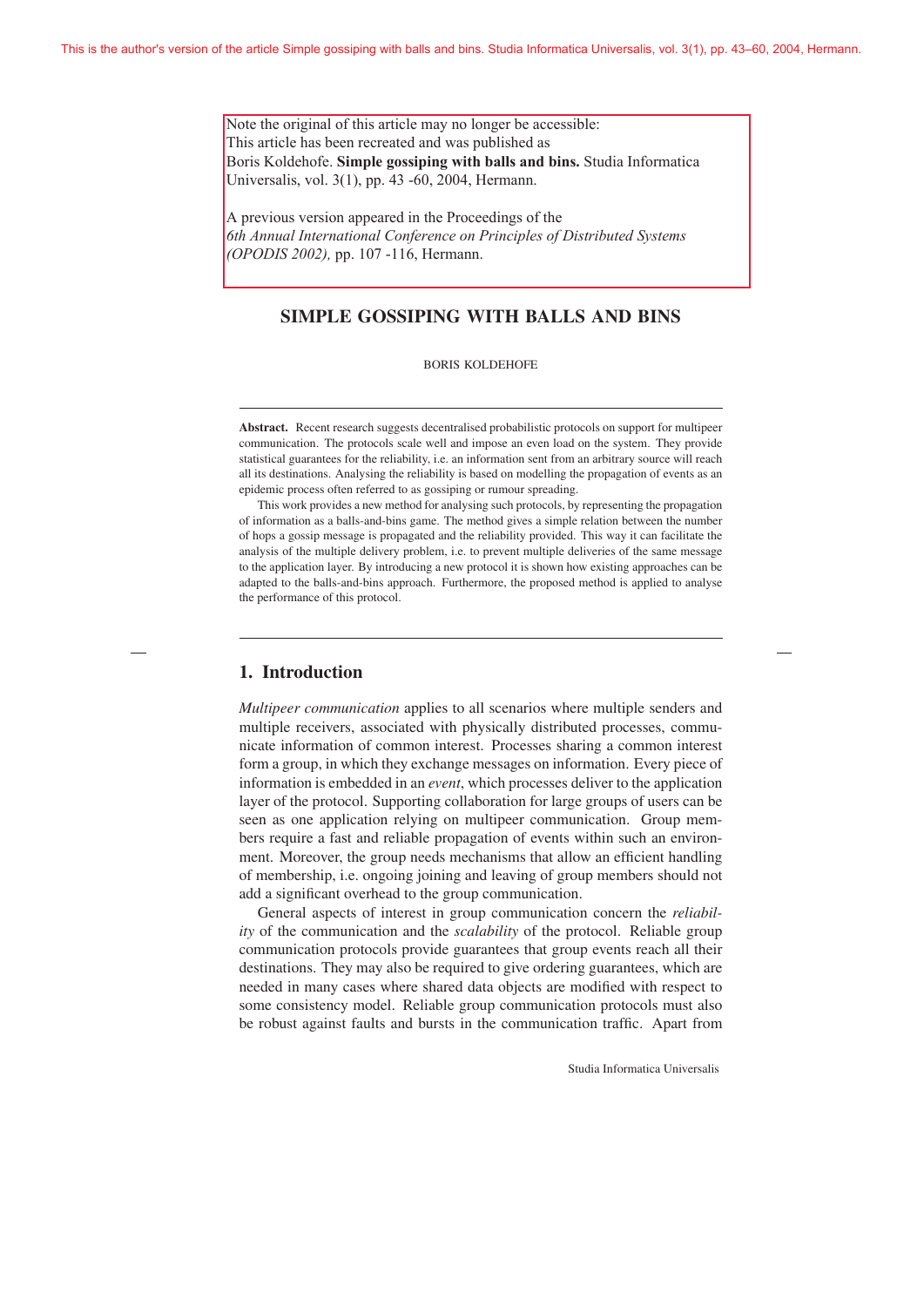providing guarantees that an event will be delivered, some models are also concerned with prohibiting multiple deliveries of events to the application. Protocols that lack this property are said to suffer from the *multiple delivery* problem. The *scalability* of a group communication protocol is determined by how many group members can be supported and which reliability mechanisms are provided.

A common categorisation used in [WZ99] divides protocols supporting group communication services in three different classes.

*Reliable group services* guarantee that if an event is delivered to one destination it will eventually be delivered to all operating destinations. Further, ordering guarantees for events are provided. However, these requirements imply a high synchronisation overhead for such protocols. The high communication cost let those protocols scale only to a low number of processes.

*Unreliable group services* focus on best effort strategies which scale well. Under ideal conditions some protocols even give reliability guarantees. However, under perturbed conditions the protocols can show unpredictable behaviour and thus cannot be used for time critical applications.

The focus of this paper is on group services that provide *predictable reliability guarantees* which scale well and hold even under perturbed conditions. In particular, we focus on those protocols which are based on *gossiping* or *rumour spreading* where processes exchange in every round messages on events according to a probabilistic scheme. By processes communicating with random destinations, hot spots are avoided, compared to the typically hierarchical flow of events within reliable group services. In the context of gossiping protocols, an event is also called a *rumour*. This notation is commonly used in the analysis of gossiping protocols.

#### Organisation of this paper.

Section introduces the *epidemic model*, which is the mathematical foundation for most existing gossiping protocols, followed by a presentation of known theoretical results for this model. Further, an overview is presented on related protocols based on gossiping in the area of multipeer communication. Some of the protocols use an approximation of the theoretical results presented. In the next sections it is shown how to modify the epidemic model so that the ballsand-bins analysis can be applied. A definition of a *balls-and-bins-compliant gossiping protocol* is introduced in Section , where the balls-and-bins approach is described. In Section a new protocol with this property is described. The framework of the protocol is based on recently proposed protocols for this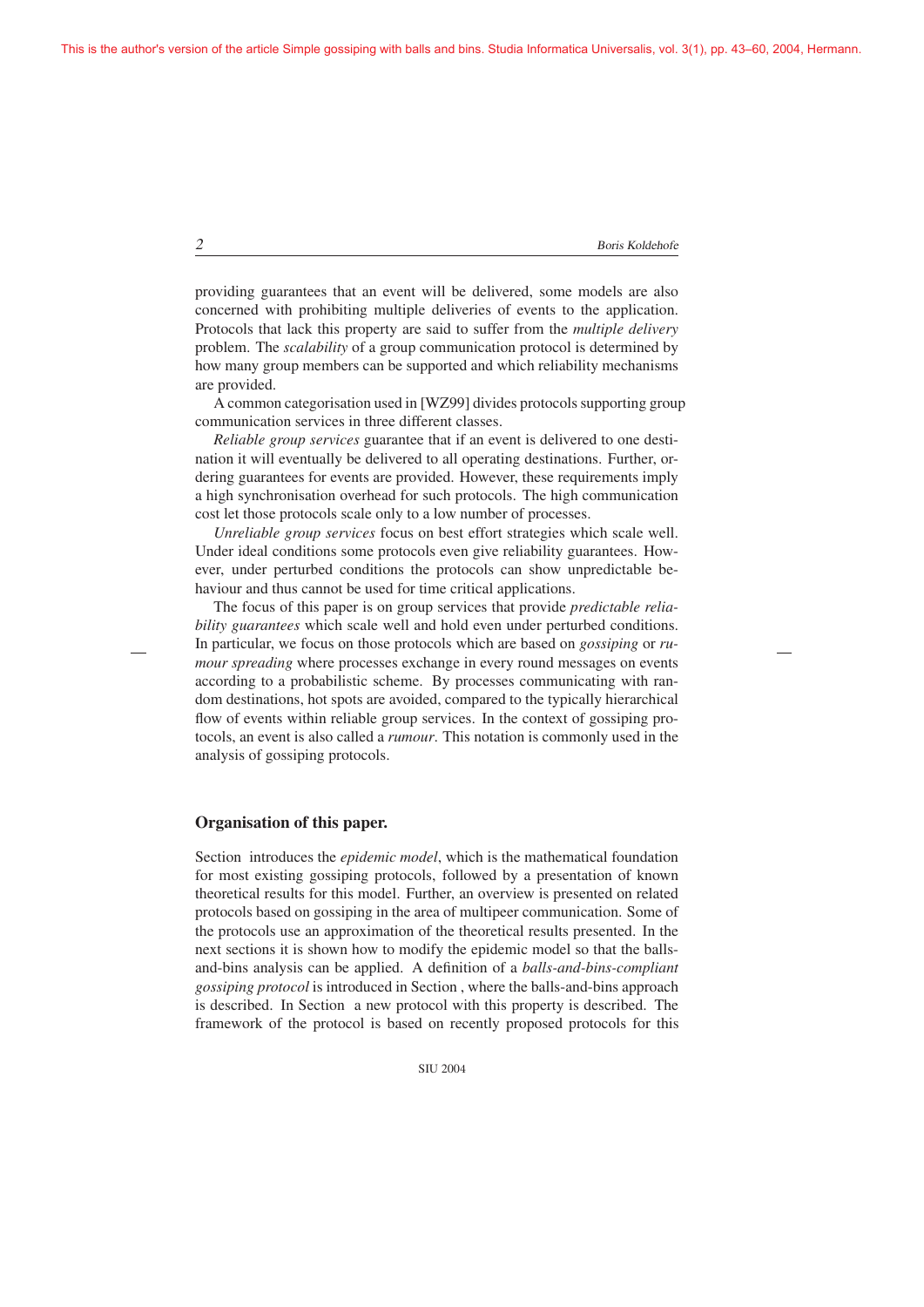Simple gossiping with balls and bins  $3<sup>3</sup>$ 

problem, such as *pbcast* [BHO+99] and *lpbcast* [EGH+01]. Moreover, Section presents an analysis based on the balls-and-bins model. Hereby, the reliability of the protocol is determined as a statement with high probability that all processes will receive an event propagated within such a system after gossiping this event for a fixed number of rounds. The event can originate from any arbitrary process. Section discusses the applicability of the given approach in the context of the *multiple delivery problem*.

## Remarks on the notation.

Throughout the paper log and ln denote the logarithms in basis of 2 and basis of  $e$ , respectively. For any other basis, say  $a$ , the logarithmic function is expressed as  $log_a$ . In the analysis the expression "with high probability", i.e. with probability  $1 - O(n^{-k})$  for a constant  $k > 0$ , is abbreviated by writing w.h.p.

# 2. Related work and models

### The epidemic model.

The idea of applying the mathematical theory of general epidemics [Bai75] to rumour spreading in distributed systems was first adapted in [DGH+87]. In this approach, the protocol models the spreading of a rumour as an epidemic process, with the purpose to infect as many other processes as possible. Processes can be

- 1. *susceptible* to the rumour, i.e. they have not received the rumour yet,
- 2. *infected* by the rumour, i.e. the rumour is received and processes are spreading this rumour to other processes,
- 3. *resistant*, i.e the process has received the rumour, but does not participate in the propagation of the rumour.

Let  $s, i, r$  denote the fraction of susceptible, infected and resistant processes at time t such that  $s + i + r = 1$ . Assume that within the time fraction  $\Delta t$  the infectious rate denoted by  $\alpha$  is proportional to the number of infected processes and to the number of susceptible processes, respectively. Then, the fraction of new infection is given by  $\alpha i s \Delta t$ . On the other hand, the constant removal rate denoted by  $\beta$  needs to be considered, such that the fraction of new resistant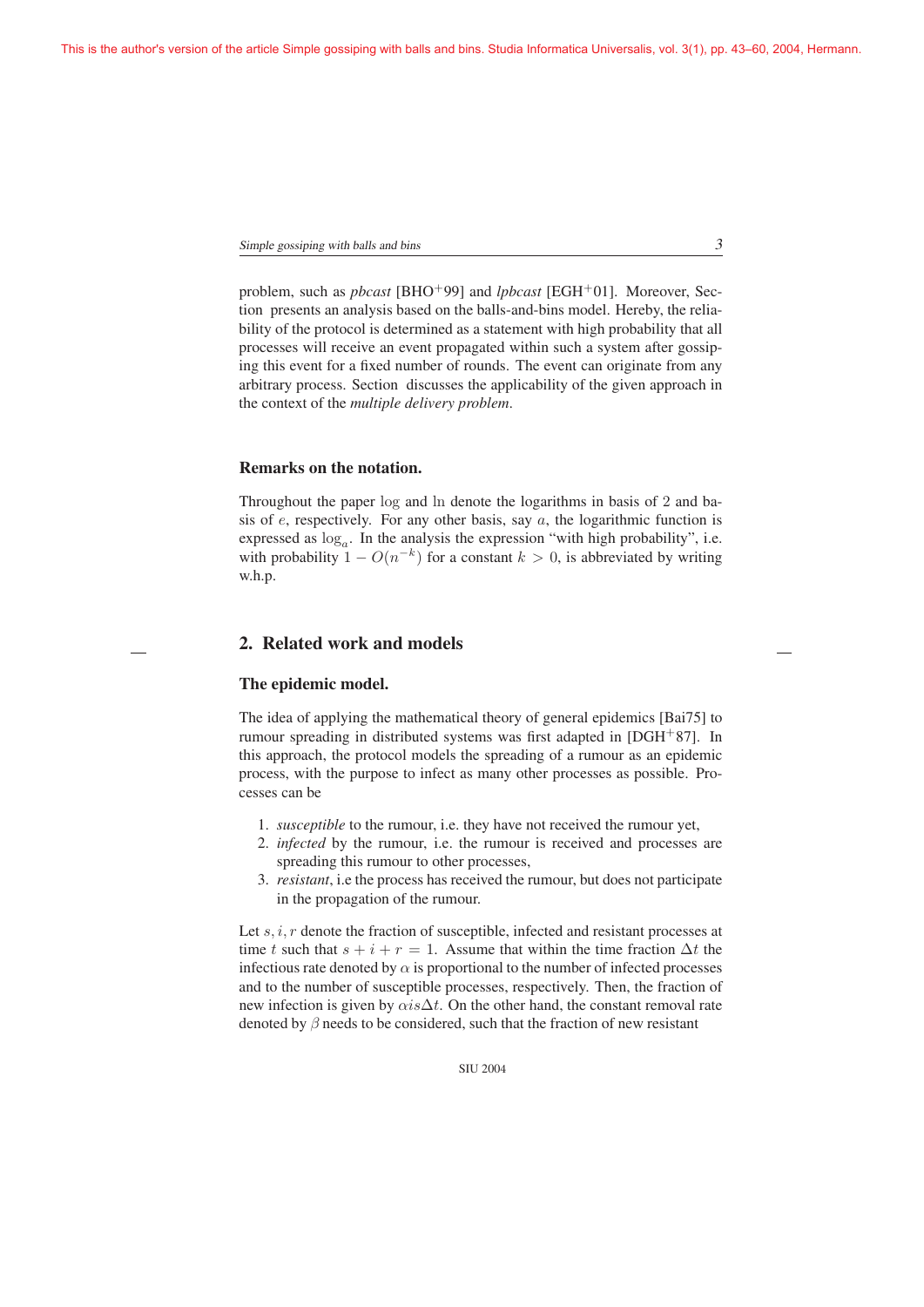processes is given by  $\beta i \Delta t$ . The resulting differential equations are given by

$$
\frac{\delta s}{\delta t} = -\alpha s i
$$
  
\n
$$
\frac{\delta i}{\delta t} = \alpha s i - \beta i
$$
  
\n
$$
\frac{\delta r}{\delta t} = \beta i.
$$

By  $i(t) = i(t(s))$  we can express i as a function of s. Hence,

$$
\frac{\delta i}{\delta s} = \frac{\alpha s i - \beta i}{-\alpha s i}
$$

$$
= -1 + \frac{\beta}{\alpha} \frac{1}{s}
$$

.

Let  $s_0$  denote the initial fraction of susceptible processes while  $i_0$  denotes the initial fraction of infected processes. The anti-derivative for  $-1 + \frac{\beta}{\alpha} \frac{1}{s}$  is given<br>by  $\alpha + \frac{\beta}{\alpha} \ln \alpha + C$ , Applying  $\beta$ by  $-s + \frac{\beta}{\alpha} \ln s + C$ . Applying  $i_0 = -s_0 + \frac{\beta}{\alpha} \ln s_0 + C$ , we obtain

$$
i(s)
$$
 =  $i_0 + s_0 - s + \frac{\beta}{\alpha} \ln \frac{s}{s_0}$ .

The maximum number of infected processes at the same time is given by  $i(\frac{\beta}{\alpha})$ .<br>The term  $\beta$  also approach the threshold for the usin of approximately approach The term  $\frac{\beta}{\alpha}$  also represents the threshold for the ratio of susceptible processes needed to start an epidemic. The epidemic process terminates if  $i(s)=0$ , which is the case if

$$
s = s_0 e^{\frac{\alpha}{\beta}(s-i_0-s_0)}.
$$

Initially, only one process knows about the rumour and  $s_0 + i_0 = 1$ . Thus for large groups,

$$
s \approx e^{-\frac{\alpha}{\beta}(1-s)}.
$$

## Theoretical bounds.

Theoretical work presents results on how to bound the number of rounds and the number of transmissions needed to infect every process with high probability.

B. Pittel [Pit87] analyses a simplified model, in which processes never loose interest, i.e. the removal rate is zero. Let  $n$  denote the group size and assume that an infected process informs only one other process in a round. In probability the number of rounds needed to infect all group members is determined by

$$
\log n + \log_{10} n + O(1) \quad \text{as} \quad n \to \infty
$$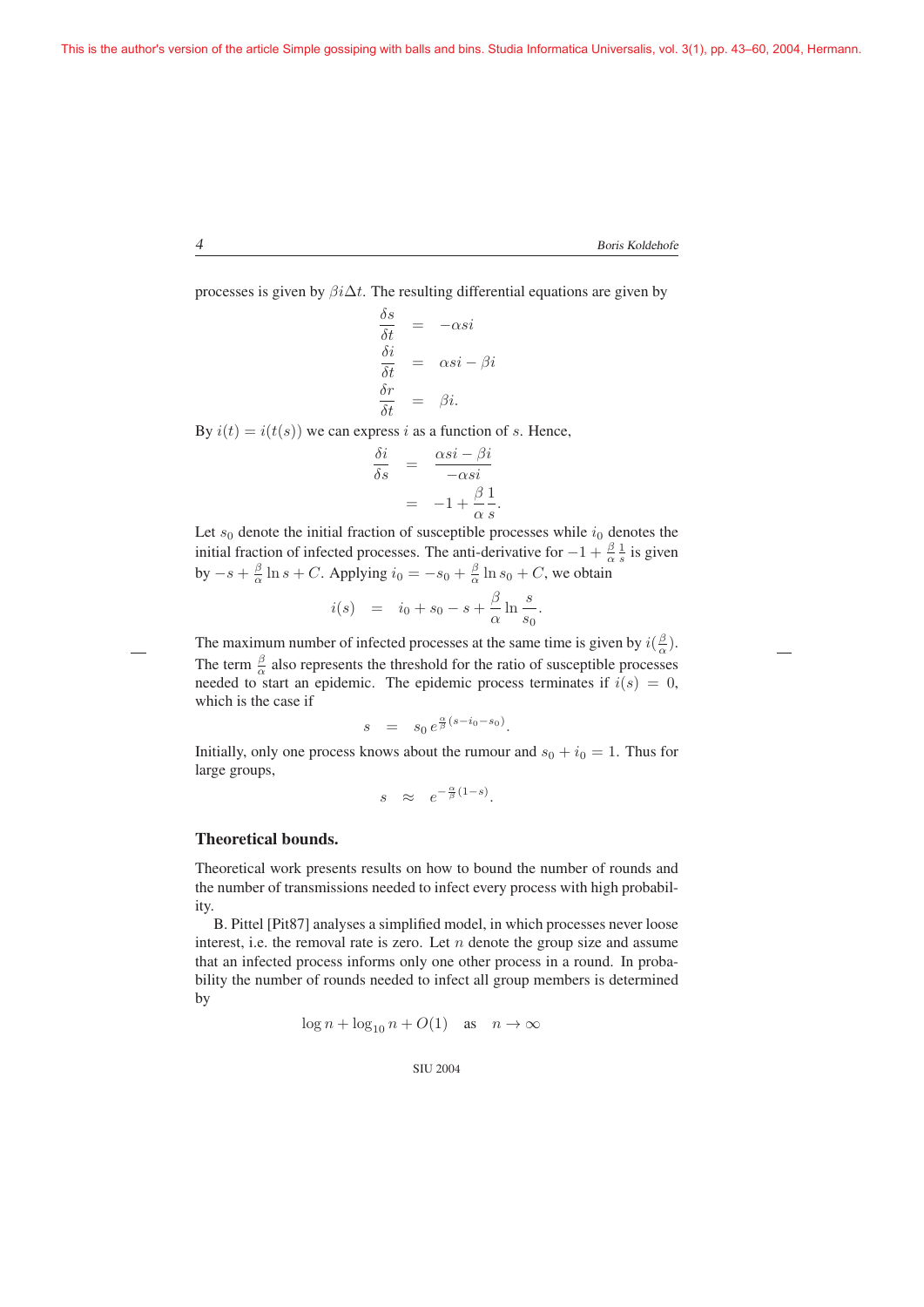Karp et al. [KSSV00] introduce a combined push and pull scheme in which processes cease to push a rumour when the expansion of the rumour has exceeded a certain threshold. Since the basic scheme is based on an exact estimation on the number of informed processes, an algorithm for terminating the spreading of the rumour is introduced. The complete scheme is addressoblivious, i.e. it does not depend on the state of neighbour processes. The number of transmissions of the scheme is  $O(n \log \log n)$ . Further, it is shown that any such scheme needs at least  $\Omega(n \log \log n)$  transmissions independent of the number of rounds.

#### Rumour spreading in group communication.

Rumour spreading (gossiping) has received a lot of attention in group communication, especially after the introduction of *pbcast* [BHO<sup>+</sup>99]. The arguments in favour of rumour spreading are that those protocols introduce an even load on the system and are robust against bursts in the network traffic. Further, they usually provide mechanisms that support fault tolerance and scale better than deterministic approaches. The reliability is based on an approximation of the epidemic model, in which each event associated with a rumour will be spread to all other processes with high probability. However, approaches like *pbcast* rely on global knowledge of all group members and often on a centralised organisation of membership. This way the organisation of a dynamic membership, i.e. processes can join a group or leave a group, requires a lot of synchronisation overhead and a lot of memory resources affecting the scalability. In contrast, recent work [GKM01b, EGH+01] suggests protocols that support decentralised handling of membership where processes only have a partial view on the system.

In *lightweight probabilistic broadcast* (*lpbcast*) [EGH<sup>+</sup>01] the size of the view, i.e. the set of group members known to a process, as well as the size of buffers storing recent events, are statically fixed. When propagating an event, a process communicates only with a fixed number of processes randomly chosen from the local view. The reliability is derived by an approximation of the theoretical result presented in [Pit87]. With respect to the approach introduced in this paper, it provides the interesting property that the view converges to a situation where it is as if members of the local view have been selected uniformly randomly among all group members.

Similar to *lpbcast SCAMP* [GKM01b] presents a scheme supporting decentralised group services. However, instead of using a fixed view size, the membership scheme takes care that the view automatically adapts depending on the group size. The local view size converges to approximately  $\log n + C + 1$  where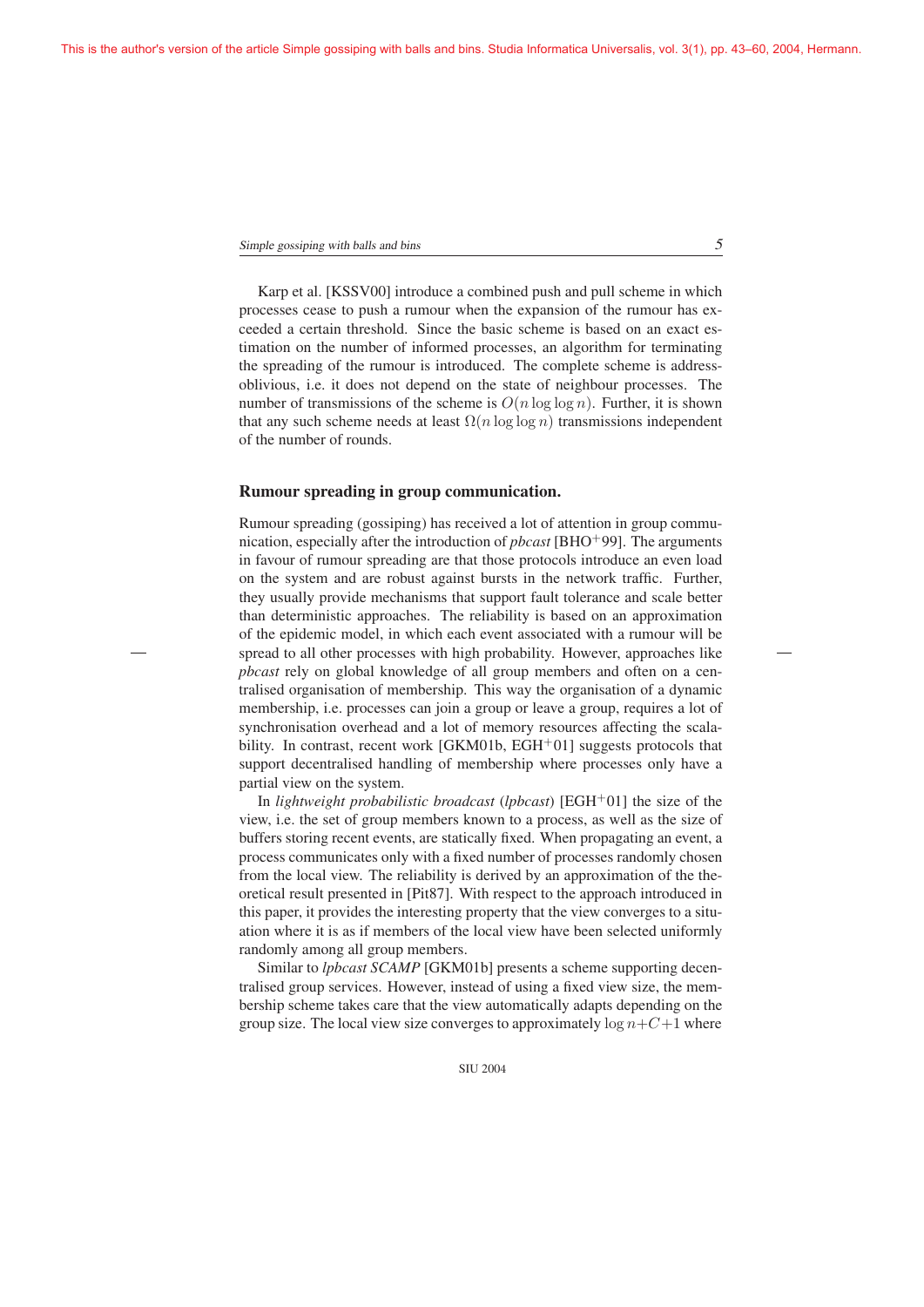n denotes the group size and  $C$  is a constant determining the fault tolerant behaviour of the protocol. The reliability of the event transmission is related to the connectivity in the random graph model and is analysed in [GKM01a].

## 3. The balls-and-bins model

The occupancy problem considers a random allocation of  $m$  indistinguishable objects denoted by balls on  $n$  destinations denoted as bins. Many problems in computer science can be modelled using the occupancy problem. For example, in distributed computing the random allocation problem has received a lot of attention. One of the many issues in the analysis is to bound the maximum number of balls that can fall into a single bin.

In the setting of spreading a rumour among  $n$  processes, we associate each process with one bin. Let  $\overline{H}_n = \sum_{k=1}^n \frac{1}{k}$  denote the *n*th harmonic number.<br>If the rumour is carried within balls which are randomly placed into hins it If the rumour is carried within balls which are randomly placed into bins, it is known that  $nH_n$  balls are expected to be placed until every process has received at least one ball. To obtain a statement with high probability, i.e. with probability at least  $1-n^{-k}$  for some positive constant k, we look at the random variable X denoting the number of empty bins and the respective expectation value

$$
\mathbf{E}[X] = n \left(1 - \frac{1}{n}\right)^m
$$

.

Since for  $n \ge 1$  the inequality  $\left(1 - \frac{1}{n}\right)^n \le e^{-1}$  holds, the expectation value can be bounded by

$$
\mathbf{E}[X] \leq ne^{-m/n}.
$$

Indeed, we can also write  $E[X] \sim ne^{-m/n}$ . By choosing m and k such that  $m = cn \log n$  and  $k \ge c+1$  for a constant  $c > 1$ , one can derive  $\mathbf{E}[X] \le n^{-k}$ . From Markovs inequality it is known that  $Pr[X \ge 1] \le E[X]$ , which gives

$$
\Pr[X=0] \ge 1 - n^{-k}.
$$

This reasoning, summarised in theorem , is the basis for the approach of analysing the rumour spreading as a balls and bins game.

Theorem 1. *Let* c > 1 *be a constant and let* <sup>m</sup> *denote the number of balls that are placed into* n *bins chosen uniformly and independently at random. If*  $m \geq cn \log n$  *then every bin contains at least one ball with high probability.* 

Now, the balls-and-bins model is introduced by defining what a *balls-andbins-compliant gossiping protocol* is. Hereby, it is required to send a rumour to  $O(n \log n)$  destinations which are uniformly and independently chosen at random. Since balls representing a rumour can only be placed by processes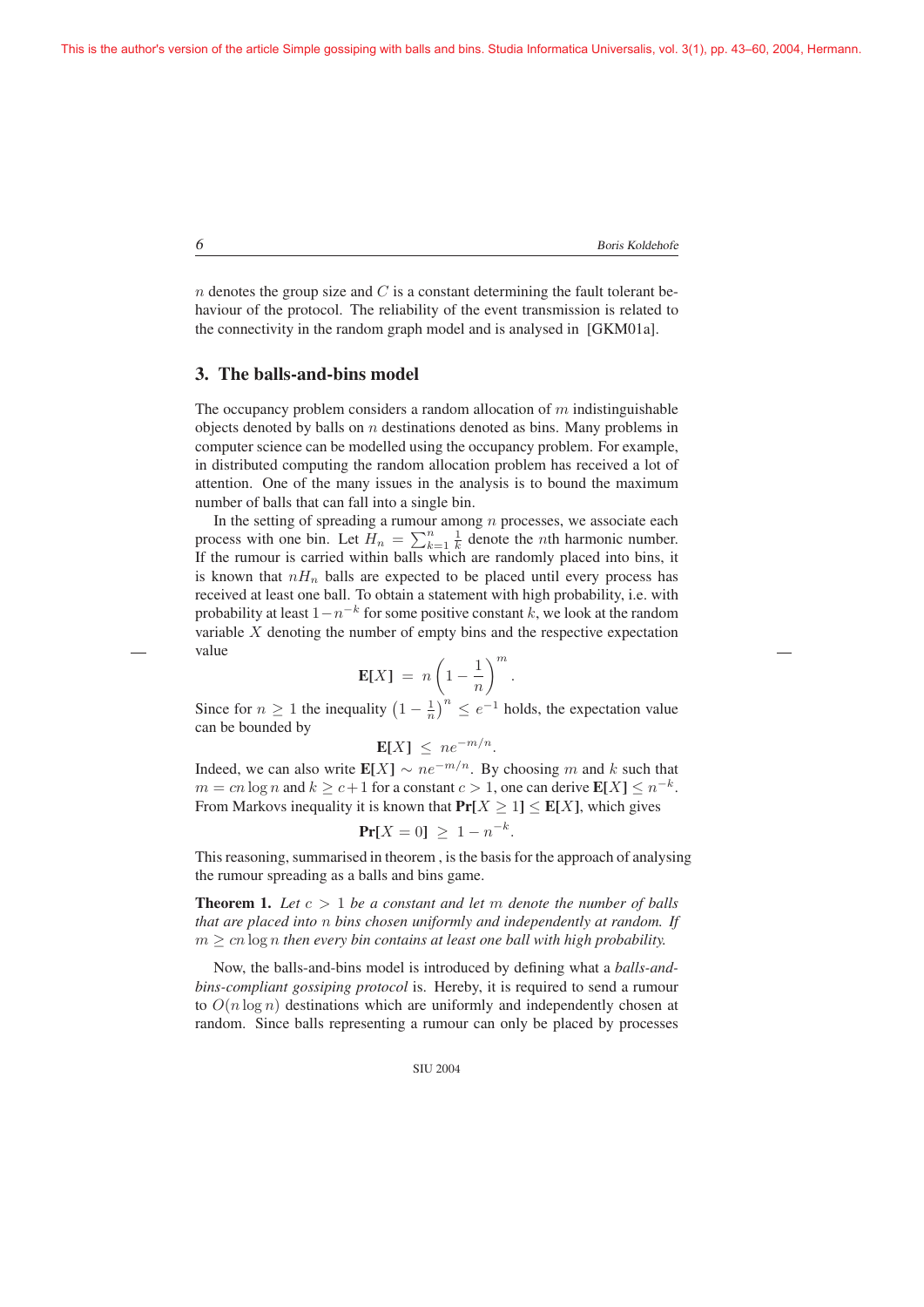

Figure 1: A scheme for spreading a rumour that terminates after  $r$ rounds and guarantees that at least  $cn \log n$  balls where placed into random bins.

that have received the rumour before and initially only one process knows the rumour, it is allowed that the rumour is propagated in multiple rounds. This way, processes which received balls in previous rounds can create themselves new balls. As long as balls are placed in each round independently of the round the ball was created, the protocol can terminate after overall  $O(n \log n)$ balls have been placed. The resulting scheme of a balls-and-bins-compliant protocol, as defined in definition , is illustrated in Figure 1.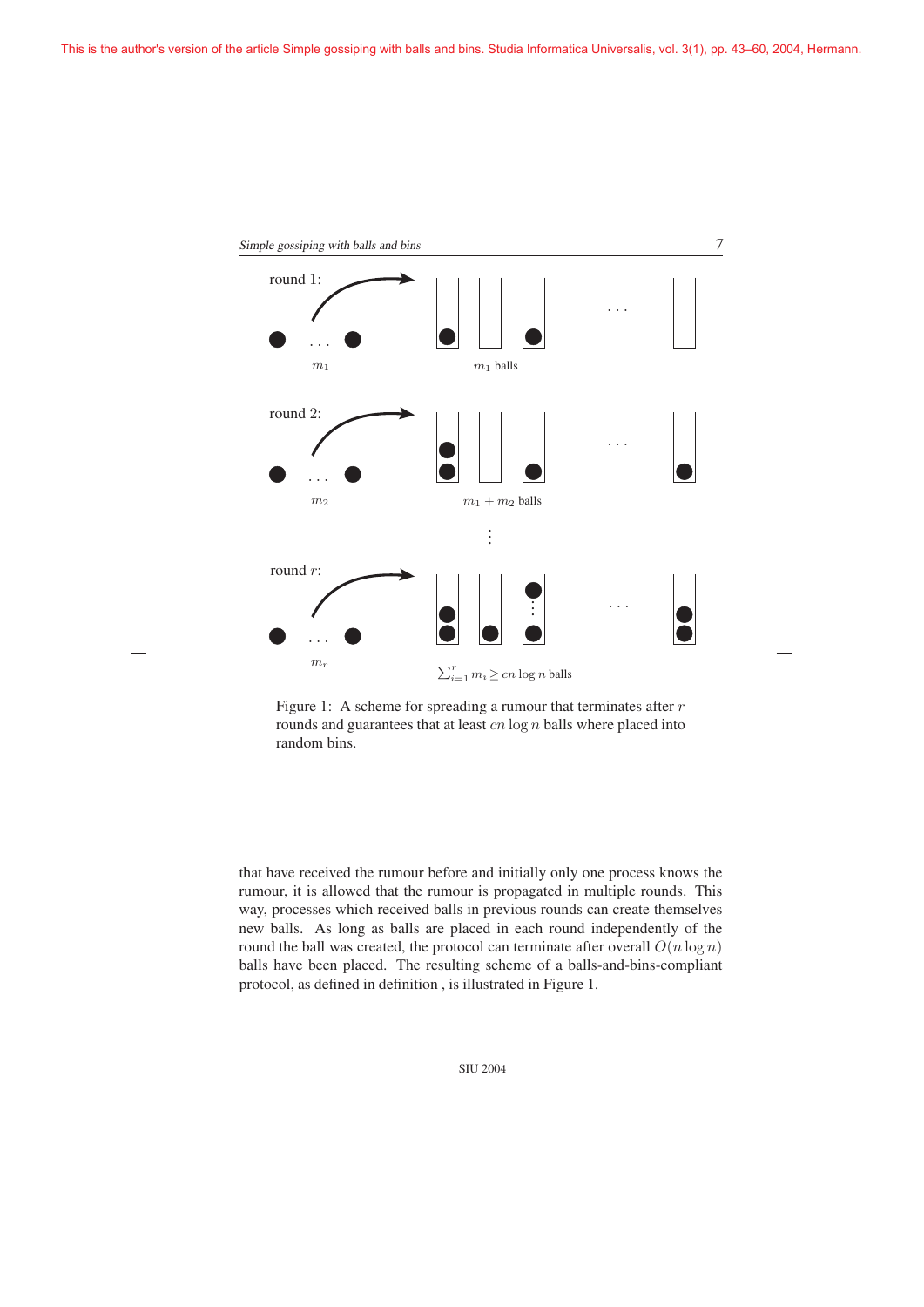```
8 Boris Koldehofe
```
Definition 1. *A protocol for spreading a rumour is said to be* balls-and-binscompliant *if for some fixed integer*  $r > 0$  *and a constant*  $c > 1$ 

- *the protocol provides a scheme that creates*  $m_i > 0$  *balls associated with the rumour in consecutive rounds*  $1 \leq i \leq r$ ,
- *the protocol guarantees that*  $\sum_{i=1}^{r} m_i \geq cn \log n$ ,<br>• *the destination of each ball is chosen uniformly at*
- *the destination of each ball is chosen uniformly at random and independently of the destination of the other balls,*
- *and the protocol terminates after* r *rounds, i.e.*  $m_i = 0$  *for all*  $i > r$ *.*

Corollary 2. *Any balls-and-bins-compliant protocol terminating after* r *rounds informs all processes about a rumour with high probability.*

With respect to a rumour and a set of balls associated with the rumour, in this scheme a process is

- *susceptible* when no ball has fallen into the bin associated with the process for the first time,
- *infectious* whenever it creates balls that are placed randomly into some bins,
- and *resistant* when the process knows about the rumour, but does not create balls.

Compared to the state description of the epidemic model shown, the description based on balls and bins is more flexible regarding the state changes of a process. The balls-and-bins model allows processes to change several times between being infectious and being resistant without affecting the underlying analysis.

In the next section a scheme implementing a balls-and-bins-compliant protocol is introduced. Further, the number of rounds the protocol needs to terminate is analysed for a fixed fan-out value.

## 4. A balls-and-bins-compliant protocol

The balls-and-bins compliant protocol obtained in this section considers a framework which also applies to epidemic protocols. Note that such a framework is not only intended to propagate new events fast, but must also be able to organise the membership of a group, i.e. it must deal with members joining and leaving the group.

Hereby, a group  $G = \{p_1, \ldots, p_n\}$  is defined as a set of processes. Processes exchange in every round *gossip* messages where each gossip message includes information about members that joined the group, members that left the group, and events to be delivered to the application layer of the gossip protocol. In order to keep track of possible communication partners, each process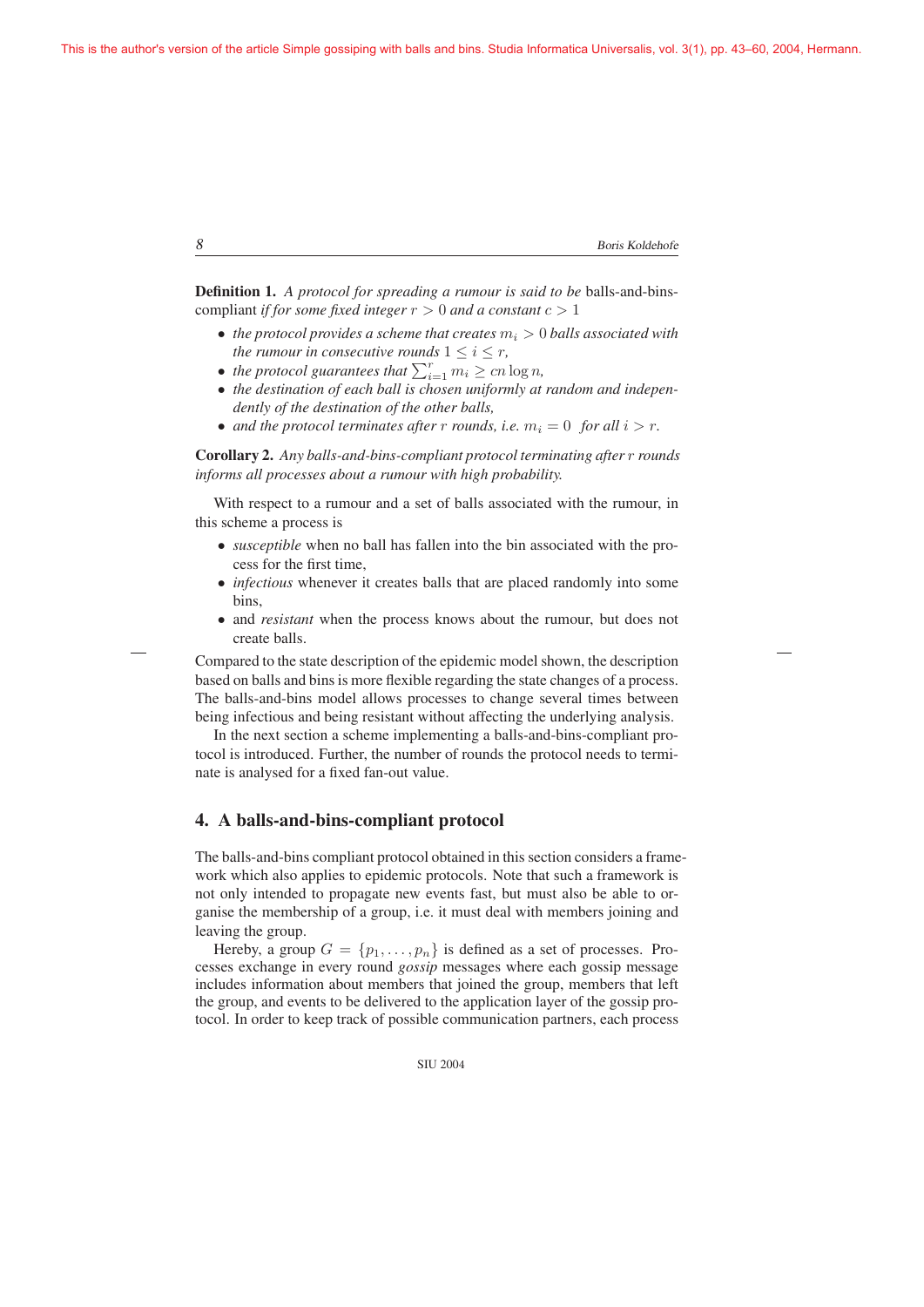$p_i$  maintains a view  $V_i \subset G$ . Let K denote the fan-out, i.e. the number of communication partners chosen in a round. Each process  $p_i$  communicates with K communication partners chosen uniformly at random from its view  $V_i$ . The framework of the protocol is based on every process doing the following computation in every synchronous round (see also the basic protocol in Figure 2):

- 1. evaluate received gossip messages by processing joining and leaving members and events
- 2. create a new gossip message and send it to K randomly chosen neighbours known from the view

For the later analysis it may be helpful to keep in mind that the destination of a gossip message will determine the destination of a ball associated with an event.

The first part of the framework is concerned with the maintenance of the local view of processes. The evaluation of members which either join the group or leave the group determines the new view of the process. In the following we assume that the view of a process allows the selection of  $K$  randomly chosen elements from the whole group. If the process maintains only a partial view, we consider only schemes as  $[GKM01b, EGH<sup>+</sup>01]$  where the views converge to a uniform random distribution.

The second part of the framework deals with the propagation of events such that every process can receive the event. Therefore, we provide a scheme in order to place sufficiently many balls associated with an event into distinct bins. By using a set denoted by *newevents*, a process keeps track of the events which have been delivered in the current round. Another set denoted by *history* contains the events which have been delivered to the application layer. An event *e* with  $e \in$  *newevents* and  $e \notin$  *history* will be added to *history* and delivered to the application layer.

In order to provide termination for the propagation of an event, each event is associated with a *tag value*, which indicates the number of rounds the event has been propagated. A new gossip message contains, in addition to the information on members joining and leaving the group, all events  $e \in *newevents*$ whose tag value is smaller than a parameter  $r$ , indicating the maximum number of rounds an event needs to be propagated.

The complete scheme including the basic protocol and the evaluation of events is illustrated in Figure 2. Only the evaluation of members joining and leaving the group is omitted since the protocol is intended to serve many different ways to organise the membership.

Now, one can look at the spreading of each event as a separate balls and bins game, where the placing of the balls is determined by the random destination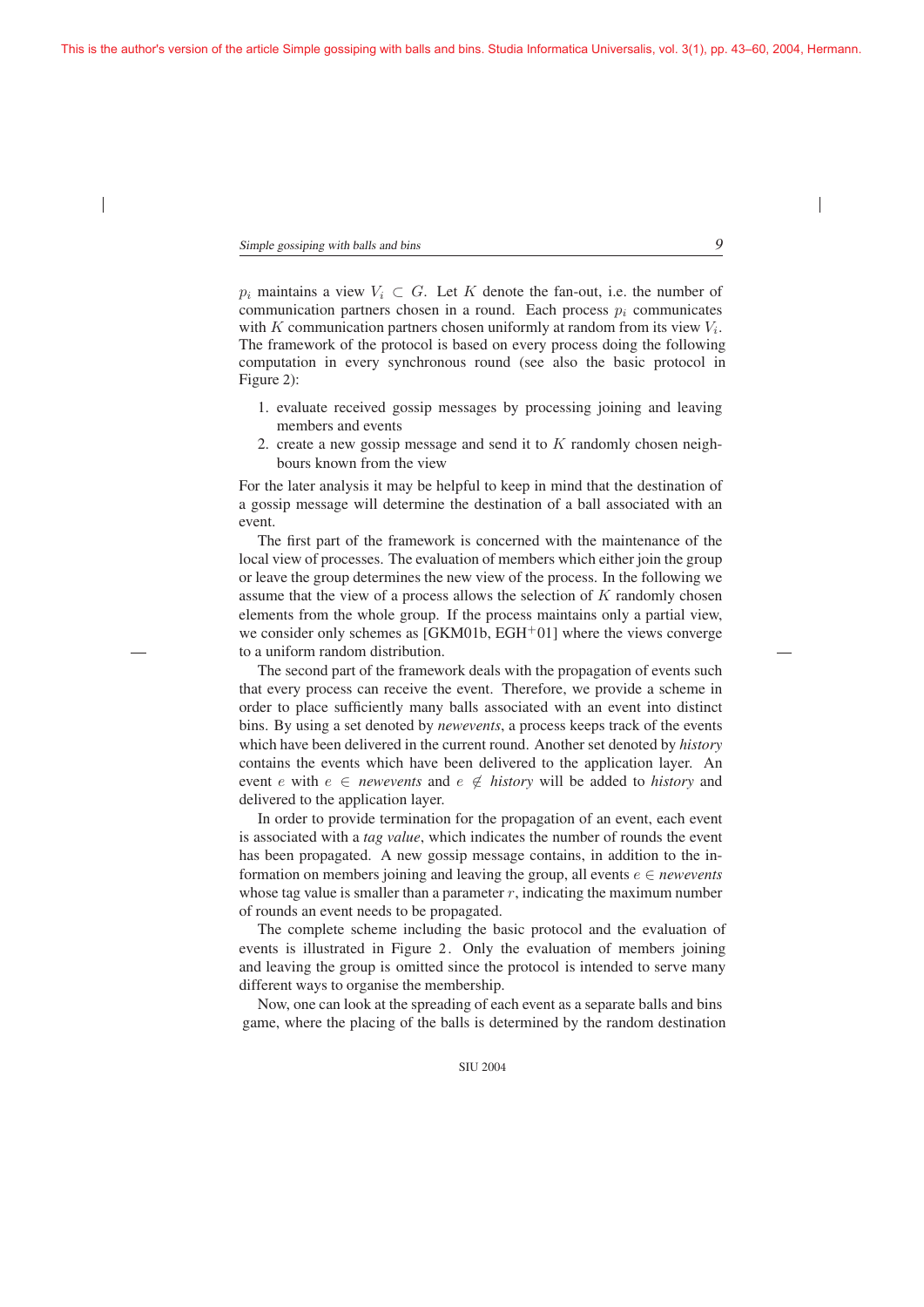*Basic Protocol:*

```
for all rounds in which p_i \in G do
  evaluate received gossip messages by processing joining and leaving
  members and events
  create a new gossip message M
  for l = 1 to K do
    choose j \in V_i uniformly at random
    send M to p_iend for
end for
```
*Evaluation of events:*

for all events e received in a round do if  $e \notin history$  then deliver(e) end if  $tag(e)$ if  $tag < r$  then  $M = M \cup (e, tag + 1)$  /\* add the event to the gossip message M *\*/* end if end for

Figure 2: The balls-and-bins compliant protocol consists out of the basic protocol and the evaluation of events. It can be adapted to various schemes determining the membership of a group.

of the gossip message. Whenever a process receives an event which has stayed less than  $r$  rounds in the system, the process will create  $K$  balls, which are sent with  $K$  different gossip messages to their destinations. Hence, by choosing  $r = cn \log n$  for  $c > 1$  we can derive theorem.

Theorem 3. *Let* K *denote the fan-out and let* r *denote the maximum number of rounds an event is propagated with respect to the provided gossiping scheme. Then, for any*  $K \geq 1$  *there exists a fixed r such that the provided scheme becomes balls-and-bins-compliant.*

Note that the introduced scheme makes explicit use of the possibility to allow processes to change states between being infectious and being resistant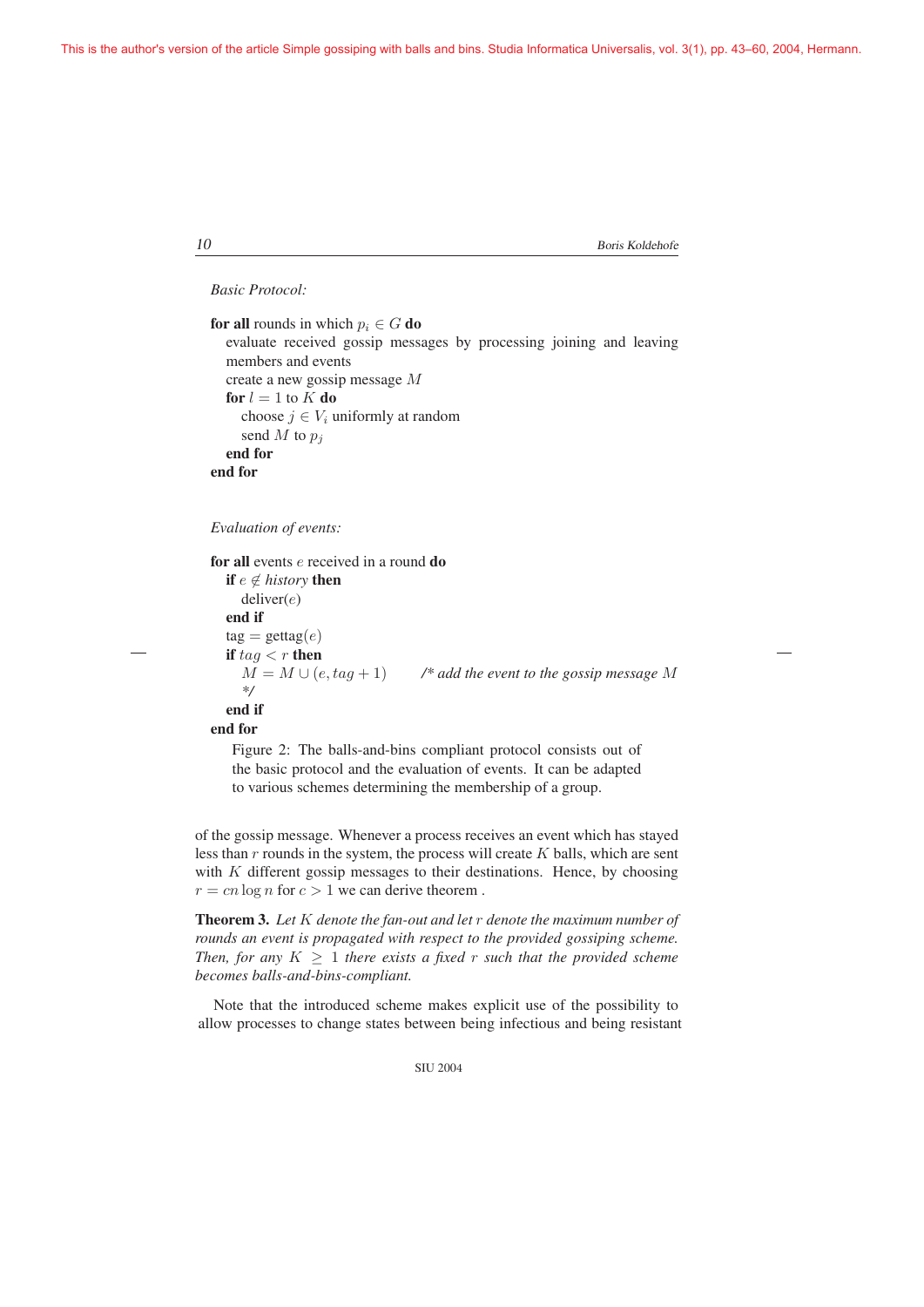several times. In the following section a performance analysis is presented, which bounds the value of  $r$  depending on the fan-out  $K$ .

#### 5. Performance analysis

The focus of this analysis is to bound the number of rounds indicated by parameter  $r$  such that the introduced balls-and-bins-compliant protocol of the previous section can be applied for practical purposes. The reliability of the protocol is expressed as a guarantee that an event created by a process will reach all other processes with high probability. As a main result it is shown that for a small fan-out  $K = \lfloor 2e \ln n / \ln \ln n \rfloor$ , it is sufficient to choose  $r = O(\log n)$  to guarantee the delivery of an event to all destinations w.h.p. Further, an analysis for constant fan-out proves that  $r = O(\sqrt{n})$  is sufficient.<br>The analysis is based on the balls-and-bins model intro

The analysis is based on the balls-and-bins model introduced in Section and uses in particular corollary. We must ensure that within  $r$  rounds sufficiently many balls associated with an event are created. This is achieved by examining the number of balls which are placed within a round i denoted by  $m_i$  and determining  $r$  such that

$$
\sum_{i=1}^r m_i \geq cn \log n \quad \text{w.h.p.}
$$

Hereby, we aim to relate the number of balls which are placed into random bins within two consecutive rounds, i.e. we are looking for a statement such that for a positive constant  $d > 1$ 

$$
(1) \t m_{i+1} \geq d \cdot m_i \t \text{w.h.p.}
$$

From such a statement it is shown how one can derive the number of rounds until a minimum number of balls is created in every round, where the number of rounds needed is required to be logarithmic in the minimum number of balls. Therefore, similar to the random allocation problem we look into the maximum number of balls that may fall into any single bin.

Theorem 4. *Let* m *denote the number of balls, which are placed into* n *bins chosen uniformly and independently at random. If*  $m \leq n$  *holds, then every* bin contains no more than  $e^{\frac{\ln n}{\ln \ln n}}$  balls with probability  $\frac{1}{n}$ .

The proof is not presented since a detailed proof of this theorem is given in [MR95] (see pages 44 ff.). A generalisation of theorem can be found in [RS98].

Let now  $m_i$  denote the number of balls placed into random bins in the *i*th round. Applying theorem leads to the following corollary, which gives an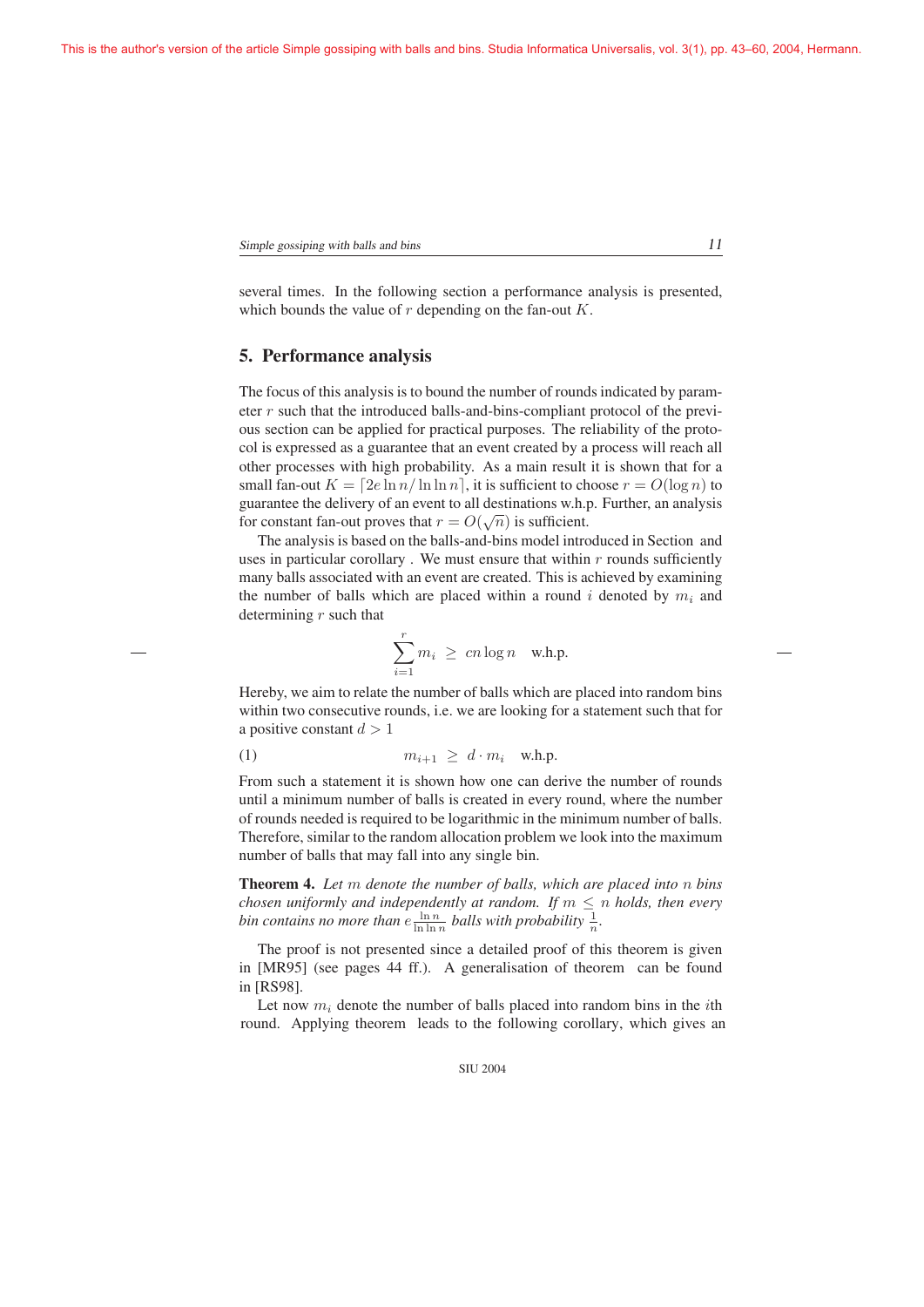estimate of how much time is needed until we can expect at least  $n$  balls to be placed into bins within a round.

**Corollary 5.** *If*  $K \ge 2e \frac{\ln n}{\ln \ln n}$  and  $m_i \le n$ , then  $m_i \ge 2m_{i-1}$  with probability  $1 - \frac{1}{n}$  $1 - \frac{1}{n}$ .

Finally, from theorem we can conclude that the protocol needs  $O(\log n)$ rounds to terminate.

Theorem 6. *Let* K *denote the fan-out of the presented balls-and-bins compli*ant protocol. If  $K \geq 2e \frac{\ln n}{\ln \ln n}$ , then after  $O(\log n)$  *rounds every process of the*<br>groun is informed about an event w h n *group is informed about an event w.h.p.*

*Proof.* We show that after  $O(\log n)$  rounds an overall of cn  $\log n$  balls have been placed into bins.

Let  $\xi_i$  denote the event that the number of balls did not double in round i for which  $m \leq n$ . Then, by corollary it follows that

$$
\Pr[\xi_i] \leq \frac{1}{n}.
$$

Therefore, the occurrence of any event can be expressed as the union of  $\log n$ events  $\xi$ :

$$
\Pr[\bigcup_{i=1}^{\log n} \xi_i] \le \sum_{i=1}^{\log n} \xi_i \le n^{-1/2}
$$

and thus after  $\log n$  rounds the number of balls placed into random bins in a round is at least n with probability  $1 - n^{-1/2}$ round is at least n with probability  $1 - n^{-1/2}$ .

Using the same argument for the next  $c \log n$  rounds, the number of created balls in a round will not decrease below *n* with probability  $1 - c n^{-1/2}$ .

Hence, with probability  $1-o(1)$ , *cn* log *n* balls have been created and placed o random bins after  $(c+1)$  log *n* rounds. into random bins after  $(c + 1) \log n$  rounds.

Note that  $\ln n / \ln \ln n$  grows very slowly, so that the fan-out value can be regarded as sufficiently small for all practical purposes. Further, the maximum number of messages a process receives in a round is expected to be smaller than  $O(\frac{\log n}{\ln \ln n})$  since the number of balls which are created within one round is<br>clearly bounded by Kn, and placing  $O(n \log n)$  balls randomly into bins gives clearly bounded by  $Kn$ , and placing  $O(n \log n)$  balls randomly into bins gives a maximum of  $O(\log n)$  balls in each single bin.

If we assume that the fan-out K is constant, one needs  $\Omega(\log n)$  rounds as we cannot expect to place more than  $Kn$  balls in a round. Further, as stated in theorem, it is shown in the following that  $O(\sqrt{n})$  rounds are sufficient. To determine the result, we examine once again for which values it is possible to achieve a statement as given by equation 1.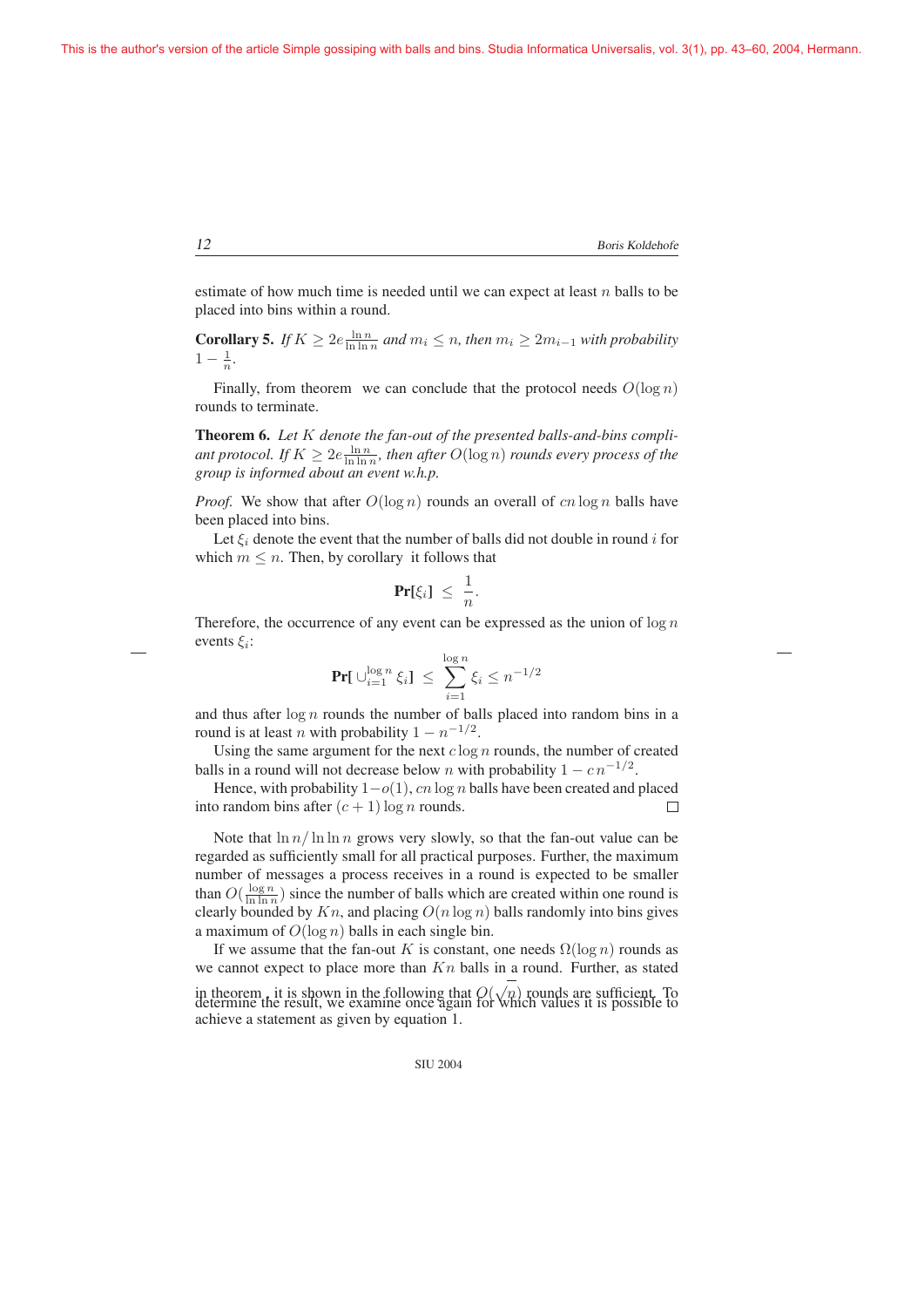**Lemma 7.** *If*  $m \leq \sqrt{n} \log_{20}(n)$  *holds, then every bin contains no more than* 6 *balls with probability*  $\frac{1}{n}$ *.* 

*Proof.* For  $m = \sqrt{n} \log_{20}(n)$  the probability that bin *i* receives exactly *j* balls is given by

$$
{m \choose j} \left(\frac{1}{n}\right)^j \left(1 - \frac{1}{n}\right)^{m-j}
$$
  

$$
\leq \left(\frac{em}{jn}\right)^j
$$
  

$$
= \left(\frac{e \log_{20}(n)}{j\sqrt{n}}\right)^j.
$$

Let  $\xi_i(k,m)$  denote the event that bin i has k or more balls in a bin after m balls have been tossed. Then for  $k \geq 6$ ,

$$
\begin{array}{rcl} \Pr[\xi_i(k,m)] & \leq & \sum_{j=k}^n \left(\frac{e \log_{20}(n)}{j\sqrt{n}}\right)^j \\ \\ & \leq & \left(\frac{e \log_{20}(n)}{k\sqrt{n}}\right)^k \frac{1}{1 - \frac{e \log_{20}(n)}{k\sqrt{n}}} \\ \\ & \leq & 2\left(\frac{e \log_{20}(n)}{k\sqrt{n}}\right)^k. \end{array}
$$

In particular, for the event  $\xi_i(6, m)$  we obtain

$$
\Pr[\xi_i(6,m)] \leq 2\left(\frac{e\log_{20}(n)}{6\sqrt{n}}\right)^6.
$$

By applying  $\log_{20}(n) \leq n^{1/3}$ , it follows that

$$
\Pr[\xi_i(6,m)] \leq n^{-2}.
$$

Taking the union of the events  $\xi_i(6, m)$ , for  $i = 1, ..., n$ , yields the desired result. result.

Using the same proof technique as for theorem one can derive theorem .

Theorem 8. *Let* K *denote the fan-out of the presented balls-and-bins compli*ant protocol. If  $K\geq 12$  holds, the protocol needs  $Q(\sqrt{n})$  rounds in order to<br>inform every process of the group about an event w.h.p.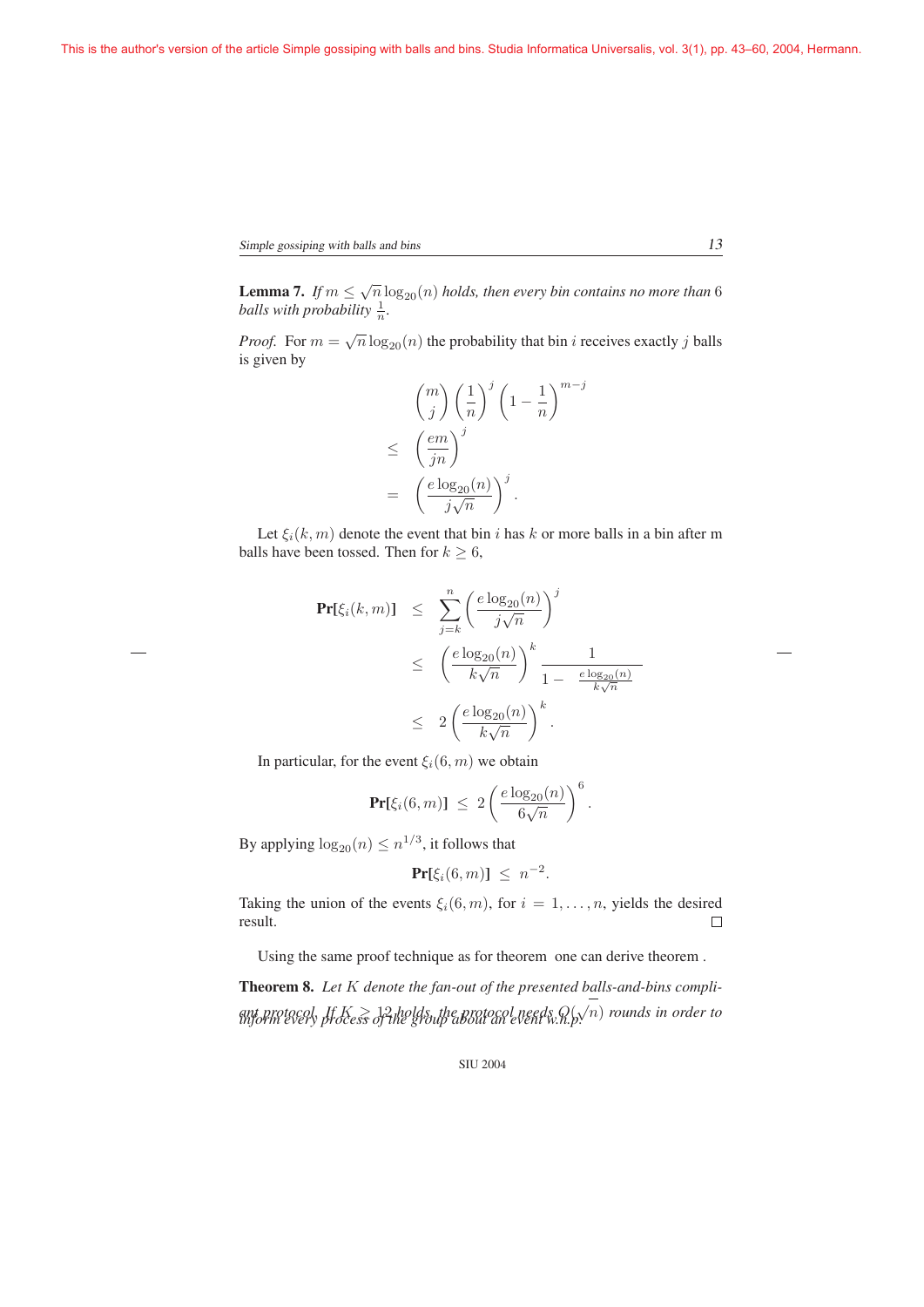#### 6. Discussion

Although the epidemic model has been shown to be useful to estimate the performance of various protocols, it is a hard problem to obtain a precise bound if one assumes limitations on the resources available to processes. As motivated by *lpbcast* [EGH+01] and *SCAMP* [GKM01b] the next generation of protocols will exactly deal with these requirements.

To cope with limited resources, the epidemic model needs to consider the possibility that a resistant process may become susceptible again. Although in general this scenario is undesirable, it occurs when protocols limit the size of the history buffer. The history buffer itself determines whether a process can stay resistant against an event. If a process deletes an event too early from its history buffer it is susceptible again and potentially delivers the event multiple times to the application layer. In this case the protocol is said to suffer from the *multiple delivery problem*. Even worse an epidemic process which almost stopped could be started once over again, thus preventing the epidemic process to terminate. In fact, simulation results confirm that even a small infection rate of new events can lead to a significant overhead.

This scenario requires to consider more differential equations and needs a far more complex analysis. Therefore, the motivation for this work was to provide a simpler model as an alternative. The analysis as presented in Section is based on elementary mathematics and can this way facilitate the buffer analysis by examining the collisions of balls containing different events.

# 7. Conclusion

This work has shown an alternative approach of analysing gossiping based on the occupancy problem. With respect to the balls-and-bins model, a new protocol is presented based on existing practical approaches [EGH+01, BHO+99]. The maintenance of the group membership can be adapted to various schemes which allow processes to select uniformly random group members from its view. The reliability of the protocol is proven as a statement with high probability that an event, created by an arbitrary process, will reach all group members. The presented analysis shows that an event needs to remain for  $O(\log n)$ 

rounds in the system if the fan-out is  $[2e \ln n / \ln \ln n]$ , and  $O(\sqrt{n})$  rounds if a constant fan-out is used. constant fan-out is used.

The future work focuses on analysing the tightness of the presented bounds. Moreover, an analysis on the average number of gossip messages imposed by the spreading of an event is needed. Note that only a lower bound can be derived from the fact that at least an overall of  $cn \log n$  messages are needed in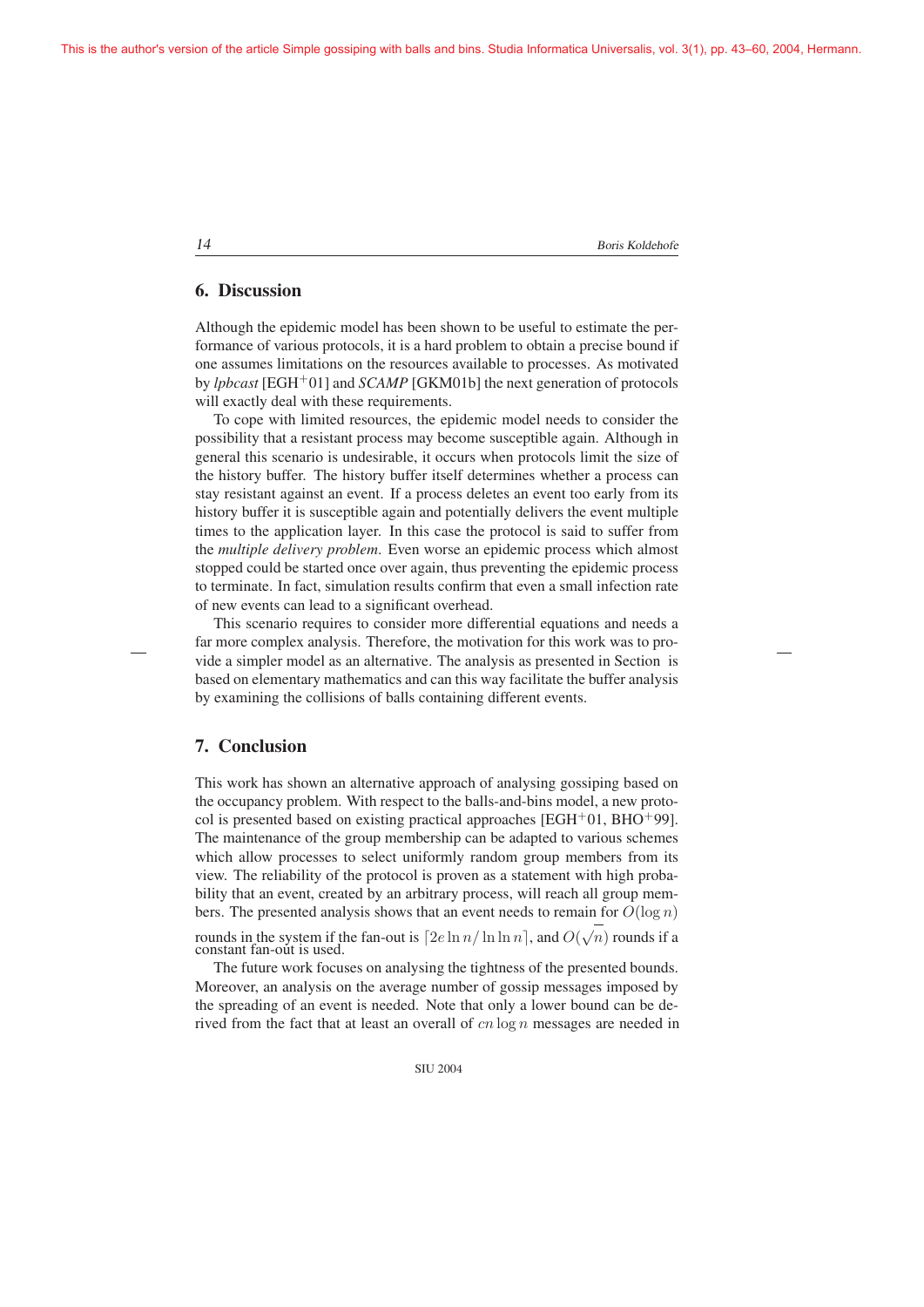Simple gossiping with balls and bins 15

order to ensure that every process receives the event with high probability. Finally, work in progress looks into ways to manage buffer space so as to improve the multiple delivery problem discussed in Section .

## Acknowledgements

Thanks a lot to Patrick Thomas Eugster, Anders Gidenstam, Marina Papatriantafilou and Philippas Tsigas for discussions and comments that contributed to this work.

### References

- [Bai75] Norman T. J. Bailey. *The Mathematical Theory of Infectious Diseases and its Applications*. Griffin, 2nd edition, 1975.
- [BHO+99] Kenneth P. Birman, Mark Hayden, Oznur Ozkasap, Zhen Xiao, Mihai Budiu, and Yaron Minsky. Bimodal multicast. *ACM Transactions on Computer Systems*, 17(2):41–88, May 1999.
- [DGH+87] Alan Demers, Dan Greene, Carl Hauser, Wes Irish, John Larson, Scott Shenker, Howard Sturgis, Dan Swinehart, and Doug Terry. Epidemic algorithms for replicated database maintenance. In *Proceedings of the 6th Annual ACM Symposium on Principles of Distributed Computing*, pages 1–12, Vancouver, BC, Canada, 1987. ACM Press.
- [EGH+01] Patrick Th. Eugster, Rachid Guerraoui, Sidath B. Handurukande, Anne-Marie Kermarrec, and Petr Kouznetsov. Lightweight probabilistic broadcast. In *Proceedings of the International Conference on Dependable Systems and Networks (DSN 2001)*, pages 443–452, Gothenburg, Sweden, July 2001.
- [GKM01a] Ayalvadi J. Ganesh, Anne-Marie Kermarrec, and Laurent Massoulie. Probabilistic ´ reliable dissemination in large-scale systems. Technical report, Microsoft Research, 2001.
- [GKM01b] Ayalvadi J. Ganesh, Anne-Marie Kermarrec, and Laurent Massoulie. Scamp: Peer-to- ´ peer lightweight membership service for large-scale group communication. In *Proceedings of the Third International COST264 Workshop, LNCS 2233*, pages 44–55, Berlin Heidelberg, 2001. Springer-Verlag.
- [KSSV00] Richard Karp, Christian Schindelhauer, Scott Shenker, and Berthold Vöcking. Randomized rumor spreading. In *Proceedings of the 41st Annual Symposium on Foundations of Computer Science*, pages 565–574, Redondo Beach, California, November 2000. IEEE Computer Society Press.
- [MR95] Rajeev Motwani and Prabhakar Raghavan. *Randomized Algorithms*. Cambridge University Press, Cambridge, England, June 1995.
- [Pit87] Boris Pittel. On spreading a rumor. *SIAM Journal on Applied Mathematics*, 47(1):213–223, February 1987.
- [RS98] Martin Raab and Angelika Steger. "balls into bins" A simple and tight analysis. *Lecture Notes in Computer Science*, 1518:159–170, 1998.
- [WZ99] Ralph Wittmann and Martina Zitterbart. *Multicast Communication*. Morgan Kaufmann Publishers, 1999.